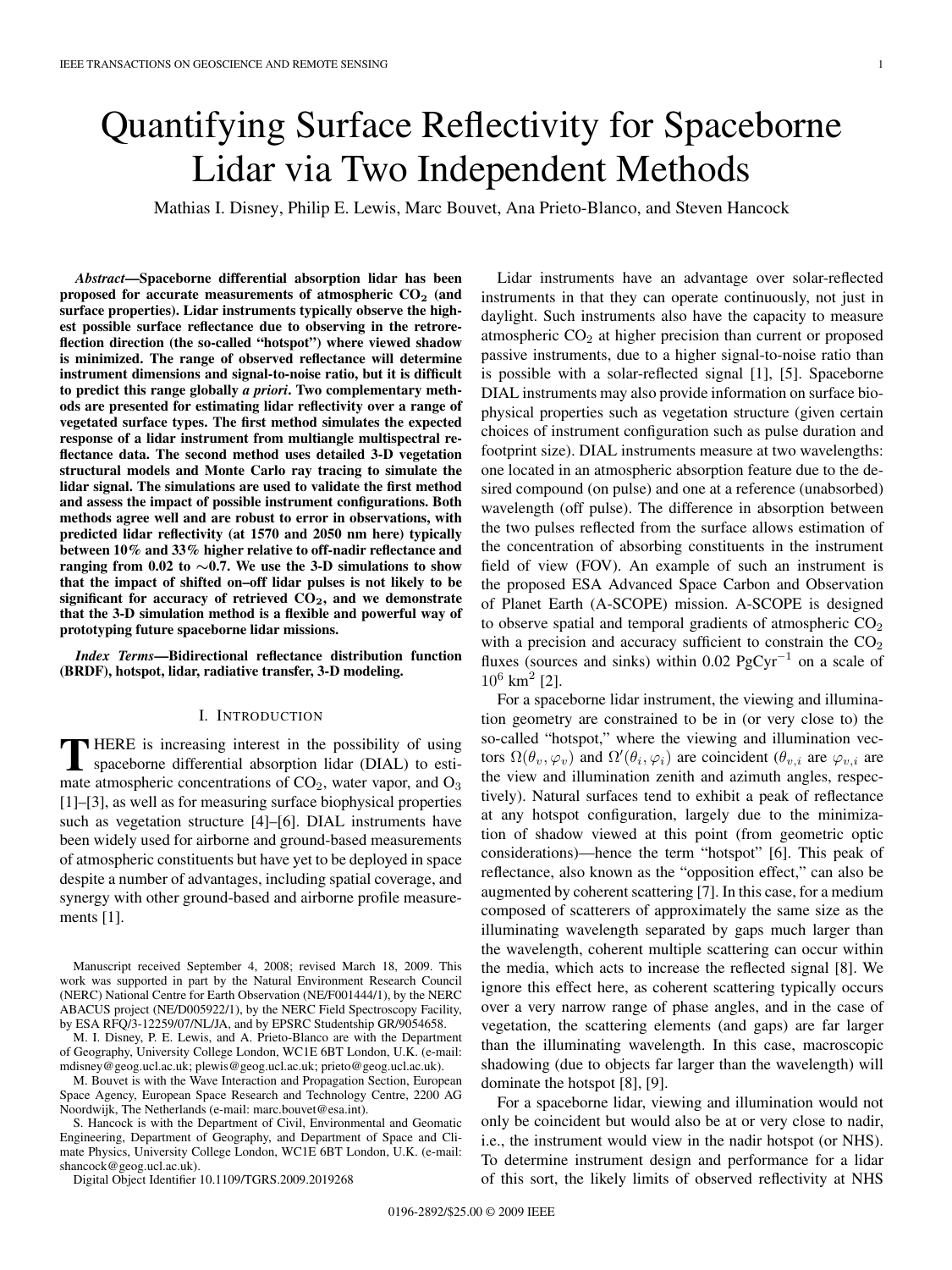are required. The lower limit of reflectivity, for example, will largely determine the size of the instrument optics; the range of values (the difference between possible upper and lower values) will determine instrument sensitivity. Consequently, some way of accurately characterizing surface reflectivity in the NHS is required in order that choices about instrument design can be made accordingly.

The variation of surface reflectance as a function of view and illumination angles is described by the bidirectional reflectance distribution function (BRDF) defined as

$$
BRDF_{\lambda} (\Omega(\theta_v, \varphi_v); \Omega'(\theta_i, \varphi_i))
$$
  
= 
$$
\frac{dL_{\lambda, v} (\Omega(\theta_v, \varphi_v); \Omega'(\theta_i, \varphi_i))}{dE_{\lambda, i} (\Omega'(\theta_i, \varphi_i))} [\text{sr}^{-1} \cdot \mu \text{m}^{-1}]
$$
 (1)

where  $dL_{\lambda,v}$  and  $dE_{\lambda,i}$  are infinitesimal increments in reflected (available for viewing) and incident radiation, respectively, through infinitesimally small solid angle. Since BRDF is a description over an infinitesimal solid angle and wavelength interval (implied by the  $\lambda$  subscript), it is not measurable in practice. In its place, the spectral bidirectional reflectance factor (BRF) is typically defined as a measurable quantity, being a spectral integral over a waveband. BRF is defined as

$$
BRF_{\lambda} (\Omega(\theta_v, \varphi_v); \Omega'(\theta_i, \varphi_i))
$$
  
= 
$$
\frac{L_{\lambda, v_{\text{target}}} (\Omega(\theta_v, \varphi_v); \Omega'(\theta_i, \varphi_i))}{L_{\lambda, v_{\text{Lambertian}}} (\Omega(\theta_v, \varphi_v); \Omega'(\theta_i, \varphi_i))}
$$
 (2)

i.e., the radiance from a target  $L_{\lambda,v_{\text{target}}}(\Omega(\theta_v,\varphi_v);$  $\Omega'(\theta_i,\varphi_i))$  divided by the radiance that would be received from a perfect Lambertian target under identical illumination conditions,  $L_{\lambda, v_{\text{Lambertian}}}(\Omega(\theta_v, \varphi_v); \Omega'(\theta_i, \varphi_i))$ . BRF is a unitless number. Where we describe reflectivity below, we refer to BRF.

The NHS is merely a special case of a hotspot observation where both view and illumination are coincident and at nadir. Thus, to characterize the likely range of reflectivity a spaceborne lidar instrument will encounter from the terrestrial land surface, it is not sufficient to merely examine values recorded by other sensors, as these are typically not made at a hotspot configuration (never mind the NHS). There are relatively few spaceborne sensors capable of sampling the BRDF: SPOT-VGT and CHRIS-PROBA have pointing capabilities; MISR and ASTER [in the visible–near-infrared (NIR)] have multiple cameras; POLDER and POLDER-II had a large imaging array; and AVHRR, MODIS, and some geostationary instruments can use overlapping wide swaths to generate composite views from different angles over time [10].

However, even sensors that sample the BRDF relatively well still do not typically sample at the NHS. Overpass times are constrained by orbital requirements and are very unlikely to allow nadir illumination (local solar noon) except perhaps very occasionally at latitudes close to the equator. As a result, existing reflectance observations cannot be used directly to infer what a spaceborne lidar instrument would record. Therefore, without, for example, airborne observations with the same instrument characteristics (wavelengths, footprint size, etc.) as a proposed lidar, some other method is required to estimate lidar reflectivity values for a particular spaceborne lidar configuration.

Here, we propose two methods to estimate lidar reflectivity. The first method uses existing observations from POLDER and MODIS combined with angular and spectral models to interpolate these observations to the angular and spectral configurations required for a lidar instrument. The second method uses detailed 3-D models of structurally and radiometrically realistic vegetated scenes combined with Monte Carlo ray tracing (MCRT) to simulate the lidar response "directly" [11]. We then use the 3-D modeling approach to validate the first method by generating simulated POLDER and MODIS "observations" (ignoring atmospheric contributions given that the POLDER and MODIS data are atmospherically corrected). The first method mentioned earlier is then applied to these "observations," and the resulting predicted reflectivity compared with the known lidar reflectivity (from the second method). This allows the accuracy and uncertainty of the first method to be quantified. We also show how the 3-D modeling can be used to explore the impact of potential lidar observation configurations on the lidar parameter retrieval.

#### II. METHODS

Two independent methods are presented to predict spaceborne lidar reflectivity. Unless specified otherwise, we assume a spaceborne lidar with a 100 m at full-width half-maximum (FWHM) footprint with a Gaussian point spread function (PSF). The viewing angle is specified to be 2◦ off-nadir rather than precisely in the NHS in order to prevent specular effects over water saturating the instrument. We assume the lidar "off" and "on" (within a  $CO<sub>2</sub>$  absorption feature) pulse bands to be at 1570 and 2050 nm, respectively (with a nominal bandwidth of 1 nm). For a spaceborne DIAL, these wavebands will, in practice, be determined by atmospheric absorption features—these two bands have been proposed as suitable for an instrument designed for measuring  $CO<sub>2</sub>$  [2].

### *A. Method 1: Lidar Reflectivity via POLDER and MODIS Data*

Multiangular observations from the POLDER BRF database are used to provide angular sampling of the BRF [12]. We then use an angular (BRDF) model to extrapolate these observations (in the angular sense) to estimate what POLDER would observe were it able to view in the NHS. POLDER BRF observations, however, are limited to the visible and NIR wavebands, with a longest wavelength at 865 nm. In order to estimate reflectivity at the longer wavelengths required for a spaceborne lidar, we use MODIS reflectance samples made at (or close to) nadir view but off-nadir sun angles (frequently occurring) to extend the POLDER-estimated NHS reflectance values to the MODIS bands closest to the desired lidar bands (1640 and 2130 nm). Finally, we use a regression model derived from hyperspectral observations to predict the values of lidar reflectivity at 1570 and 2050 nm from reflectivity estimated at the MODIS bands.

POLDER BRF observations were collated for six cover types chosen from the GLC2000 Land Cover product to span a wide range of surface brightness variation [13]. Each POLDER observation within the selected cover type was located in the contemporaneous MODIS 8-day reflectance product MOD09A1 (500-m resolution) [14]. The MODIS tile for each cover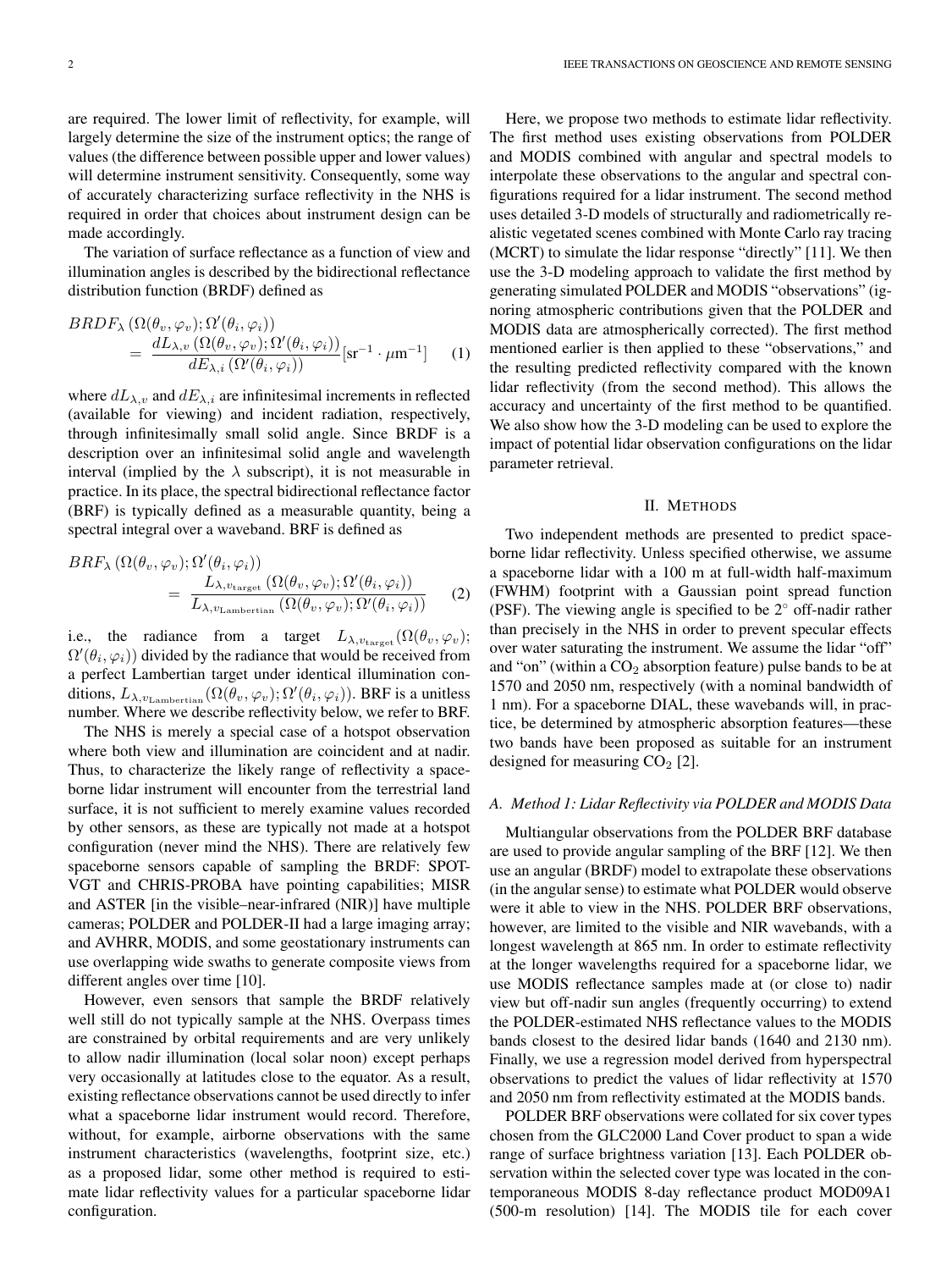TABLE I GLC2000 LAND COVER CLASSES USED

| <b>GLC</b> | GLC Cover Type                     | $N_{obs}$ | $N_{obs}$ PP |
|------------|------------------------------------|-----------|--------------|
| class      |                                    |           |              |
| 01         | Tree cover, broadleaf, evergreen   | 987       | 987          |
| 02         | Tree cover, broadleaf, deciduous   | 2003      | 220          |
| 04         | Tree cover, needle-leaf, evergreen | 6639      | 4212         |
| 14         | Sparse herbaceous/shrub cover      | 4280      | 3824         |
| 16         | Cultivated and managed areas       | 1998      | 917          |
| 21         | Snow and ice                       | 1532      | 1460         |

TABLE II LOCATION OF EACH SELECTED COVER TYPE (http://modis-land.gsfc.nasa.gov/MODLAND\_grid.htm)

| GLC class | Latitude   | Longitude  | MODIS tile ID |
|-----------|------------|------------|---------------|
| 01        | $-15.6944$ | $-72.8599$ | h10v10        |
| 02        | 56.8611    | 70.8922    | h21v03        |
| 04        | 37.8611    | $-114.875$ | $h08$ v $05$  |
| 14        | 68.3056    | $-141.461$ | h12v02        |
| 16        | 60.9167    | 22.9143    | h19v02        |
| 21        | 42.75      | $-120.492$ | $h09$ v $04$  |

type with the highest number of POLDER observations was then used to select MODIS observations coincident with the POLDER observations in both space and time. A  $12 \times 12$ region of 500-m MODIS pixels covering each 6.2-km POLDER pixel was used to generate coincident estimates of POLDER and MODIS BRF, with corresponding view and illumination angles. The MODIS pixel with the highest frequency of occurrence of good quality data within each POLDER pixel (as specified in the QA flags) was then used in the analysis. Table I shows the cover types used, their label within the GLC2000 product, the number of available POLDER and MODIS observations of each cover type over the time period of POLDER data (April–October 2003), i.e.,  $N_{\text{obs}}$ , and the number of observations within 10◦ relative azimuth of the solar principle plane, i.e.,  $N_{\text{obs}}PP$ . This is where the maximum hotspot variation occurs (although all observations are used in the analysis hereinafter). Table II shows the location (latitude and longitude) of the POLDER observations used and the ID of the corresponding MODIS MOD09A1 tile.

*1) Angular Interpolation/Extrapolation:* The POLDER data provide perhaps the most comprehensive sampling of surface BRF available from a spaceborne sensor, with many samples at or close to a hotspot configuration, but none at NHS. We define an "enhancement factor" (EF), which expresses the difference in reflectivity observed by POLDER  $\rho_{\text{POLDER}}$  if it were able to view at the NHS, compared with observing at the view and illumination configuration of MODIS over the same points on the surface. EF is defined as

$$
EF = \frac{\rho \text{POLDER}(\theta_{i,v} \approx 0, \phi_{\text{relative}} = 0)}{\rho \text{POLDER}(\theta_{i,v,\text{MODIS}}, \phi_{\text{relative,MODIS}})} \tag{3}
$$

where the numerator is the POLDER-observed reflectivity, extrapolated to the NHS via BRDF modeling; the denominator is the POLDER reflectivity predicted at the MODIS observation angles; and  $\phi_{\text{relative}}$  is the relative azimuth angle between the view and illumination vectors. By calculating EF, we can then calculate lidar reflectivity as follows:

$$
\rho_{\text{DIAL}}(\theta_{i,v} \approx 0, \phi_{\text{relative}} = 0)
$$
  
=  $EF \rho_{\text{DIAL}}(\theta_{i,v,\lambda,\text{MODIS}}, \phi_{\text{relative},\text{MODIS}})$  (4)

where  $\rho_{\text{DIAL}}(\theta_{i,v,\lambda,\text{MODIS}}, \phi_{\text{relative,MODIS}})$  is the reflectivity at the lidar wavebands, predicted from the MODIS observations (angles and wavebands) via spectral interpolation (see below).

The EF approach assumes that the difference in reflectivity observed at the NHS from a hotspot configuration elsewhere will be due purely to the change in viewing and illumination geometry. It is further assumed that within a given cover type, the change in reflectivity will largely be one of magnitude rather than a change in the BRDF angular "shape," i.e., BRDF shape within a cover type is similar but between cover types is different. This approach has been shown to be valid for a range of sensors and cover types [15]–[18], although a theoretical basis for this assumption has yet to be fully developed. Equation (4) assumes that the EF calculated from POLDER observations can be applied at the scale of MODIS observations. Bacour and Breon [18] suggest that the landscape at POLDER spatial resolutions is likely to be more thematically homogeneous than at finer spatial scales, which is one source of uncertainty in applying (4). Furthermore, (4) assumes that the NHS reflectance calculated from MODIS (with directional information from POLDER) will produce a reasonable estimate at the proposed DIAL instrument resolution, whereas Pinty *et al.* [19] note that the BRDF "shape" can depend on the scale of observations. We note that the expected range of reflectance at the DIAL resolution is likely to be larger than the lower resolution MODIS data, so estimates of DIAL reflectance from (4) are likely to be an underestimate. This is further investigated below via radiative transfer modeling and dealt with through assuming a model inadequacy term in predicting DIAL reflectivity.

To calculate the EF defined in (3), we require a model of BRF which can, given samples at a range of view and illumination angles, predict reflectivity at other arbitrary view and illumination angles (in particular, the NHS). Here, we use the semiempirical BRF model of [20], which describes the BRF of arbitrary surface as a function of the viewing and illumination geometry plus a small number of parameters describing the surface anisotropy. Although it can be phrased in a (log-transformed) linear form [21], we invert the model against POLDER and MODIS observations here using iterative numerical inversion (Powell direction set). The inversion yields estimates of the model parameters describing surface anisotropy which can then be used to model reflectivity at any viewing and illumination geometry (for a given surface), with an estimate of the uncertainty in extrapolation (increasing with angular distance of the forwardmodeled predictions away from the observation geometry at which the model was inverted). The application of the angular model allows predictions of POLDER reflectivity at the NHS to be inferred from observations made away from the NHS.

POLDER observations are made at five wavelengths (443, 565, 670, 765, and 865 nm). Uncertainty values  $(1\sigma)$  in POLDER observations at each waveband are assumed to be 0.006, 0.008, 0.008, 0.030, and 0.030, twice the values cited in [22] for nearby MODIS wavebands. This is expected to be a conservative (high) estimate of uncertainty.

*2) Spectral Interpolation:* From examination of a wide range of laboratory and field-measured leaf, soil, snow, and canopy spectra, reflectivity at the lidar wavebands assumed here appears to be highly correlated to the nearby MODIS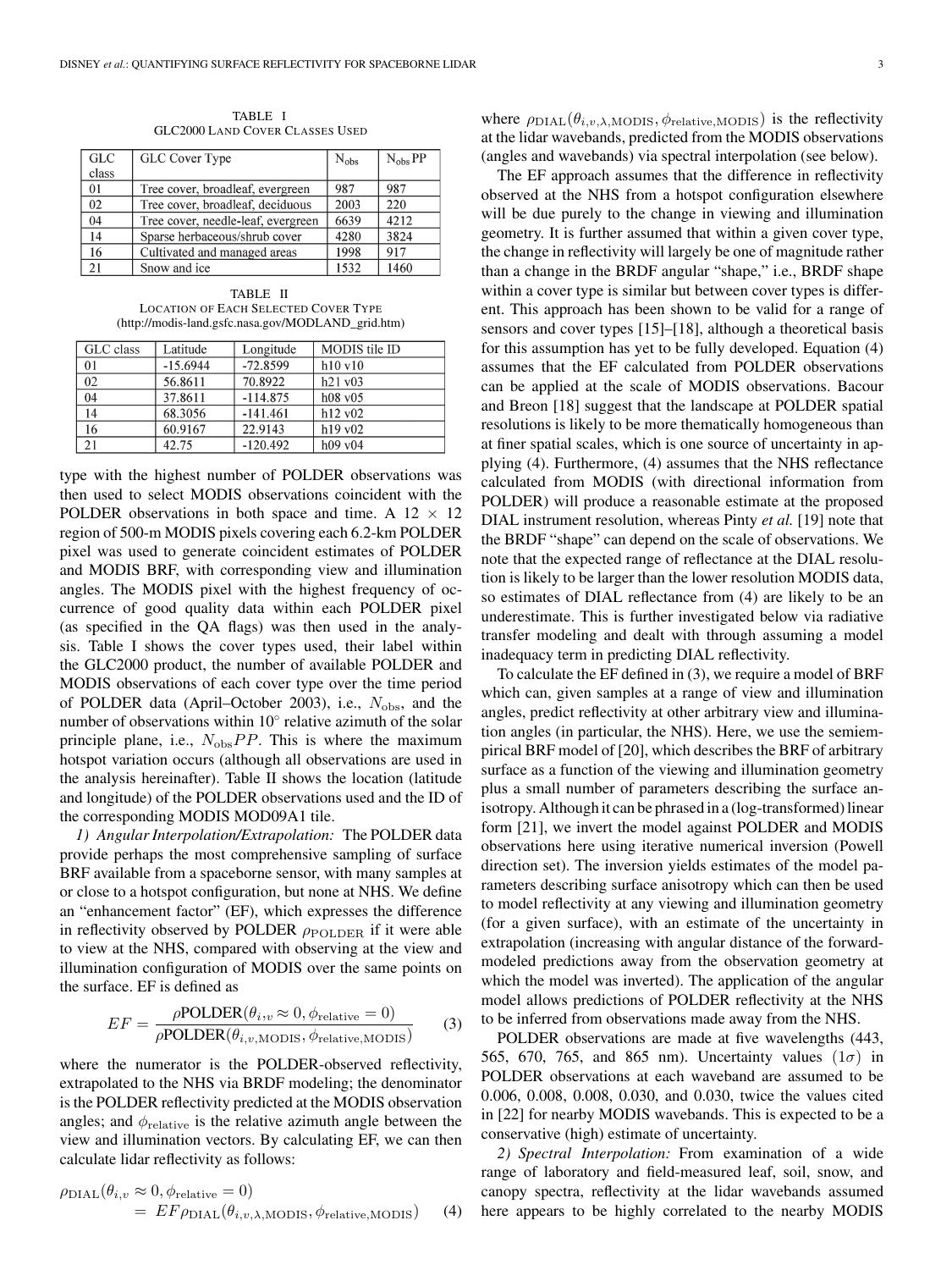$0.16$ 1 Agricultural<sub>h</sub> Hyperspectral data Agricultural<sub>M</sub>  $0.14$  $y = x - 0.001 \left( \frac{1}{1} \right) = 0.99$ Agricultural<sub>D</sub>  $\times$  $0.8$ Forest<sub>h</sub>  $0.12$ Forest<sub>M</sub>  $*$ Reflectance, p Forest<sub>D</sub> ö  $0.1$ Measured  $0.6$ 0.08  $0.4$ 0.06 0.04  $0.2$ 0.02  $\mathbf 0$  $\mathbf 0$ 2400  $0.2$  $0.4$ 1600 1800 2000 2200  $\bf{0}$  $0.6$  $0.8$ 1 Wavelength,  $\lambda$  (nm) **Modelled** 

Fig. 1. (Left) Example hyperspectral data from which relationships in (5) are derived (labeled h), with location of the MODIS (M) and lidar (L) wavebands. (Right) Application of (5) to the measured hyperspectral data.

bands [23]. A multilinear regression relationship for predicting reflectivity at 1570 and 2130 nm from MODIS reflectivity at 1640 and 2130 nm was derived from these observed data

 $\rho_{\text{DIAL},1570nm} = 0.727 \rho_{\text{MODIS},1640nm} + 0.309 \rho_{\text{MODIS},2130nm}$  $\rho_{\text{DIAL},2050nm} = -0.238\rho_{\text{MODIS},1640nm} + 1.03\rho_{\text{MODIS},2130nm}$ (5)

Fig. 1 shows example hyperspectral data used to derive (5) as well as the resulting regression relationships. The RMSEs of the model fit in (5) are 0.0128 (1570 nm) and 0.0274 (2050 nm), i.e., 1% and 3%, respectively. We assume the EF to be valid, irrespective of spatial resolution in the analysis, based on the averaging effects of scale on the BRDF shape (as discussed earlier).

## *B. Method 2: Simulating Lidar Reflectivity Using Detailed 3-D Models*

Detailed 3-D canopy scenes were created, and lidar reflectivity for each scene was simulated with a 3-D MCRT model. The MCRT model used here is the *librat*<sup>1</sup> C library developed from the study in [24]. The model agrees very closely in tests with other numerical solutions to radiative transport in vegetation [25], [26]. Indeed, the underlying scattering model within *librat* is one of a suite of models used in a recently developed model benchmarking tool [27]. The model has also been used to reconstruct observed data [28]. Such a model requires minimal assumptions regarding the canopy structure (by comparison with simplified approaches to solving the radiative transfer equation). Although a large quantity of information is required to drive such a model (the position, orientation, and scattering properties of each branch, trunk, needle, leaf, etc., within a scene), arbitrary viewing and illumination configurations and sensor characteristics (FOV, bandpass function, PSF, etc.) can be simulated as required. In addition, environmental parameters such as the sky radiance distribution and surface topography can also be included. The scattering model assumes bi-Lambertian scattering at each interaction. This precludes the consideration of coherent backscatter as discussed earlier. However, the size of the scattering elements within each scene (leaves, branches, twigs, leaves, needles, etc.) is much larger than the wavelength, so scattering is dominated by geometric effects, and coherent scattering is expected to be small [8], [9].

Three-dimensional scenes corresponding to a subset of the cover types selected earlier, namely, broadleaf deciduous (birch), evergreen needleleaf (Sitka spruce), and agricultural (wheat), were generated. Various canopy densities were simulated, providing a range of leaf area index (LAI) values. Results from "high" and "low" LAI canopies are reported hereinafter in each instance. The 3-D birch tree canopy structure was derived from the OnyxTREE software [29], with model output modified to match observed tree height and LAI in a birch forest in Sweden [30]. By varying the number of trees in the scene, different LAI values were simulated (0.22, 0.60). Threedimensional Sitka spruce canopy structure was derived from the PINOGRAM model [31], modified as described in [28], for various LAI values from 1.6 to 2.78. Each of the conifer scenarios contains trees of varying ages from 5 to 40 years, corresponding to tree height variation from  $\sim$ 1.5 to  $\sim$ 35 m, respectively. Three-dimensional wheat canopy structure was derived using the ADEL-wheat model [32]. Wheat canopies of LAI 0.31 and 3.91 were simulated.

For each canopy type, a limited number of individual "plant" objects were generated (ten trees for birch; five trees each from ten age classes for spruce; five wheat plants) and then "cloned," i.e., rotated and translated in order to populate a horizontal area. For the lidar simulations, the base-level canopy extent in each case was typically 300–500 m on a side, allowing multiple simulations of a given 100-m diameter footprint within each scene. This enabled the impact of within-cover heterogeneity on simulated lidar reflectivity to be quantified. The base-level scenes were themselves (hierarchically) cloned on a grid to provide coverage over a much larger extent (several km) to ensure that edge effects (possible escape of photons from the canopy edge) did not affect simulations of the 100-m footprints. For the POLDER and MODIS samples, scenes were extended to be >100 km on a side to allow simulations of off-nadir view samples, where the projected ellipsoidal FOV of POLDER can increase to around 15 km in length. Fig. 2 shows examples of each canopy.

<sup>&</sup>lt;sup>1</sup> Available for download by obtaining and running on UNIX (Solaris, Linux, OS X) http://www.geog.ucl.ac.uk/~plewis/bpms/src/lib/configure.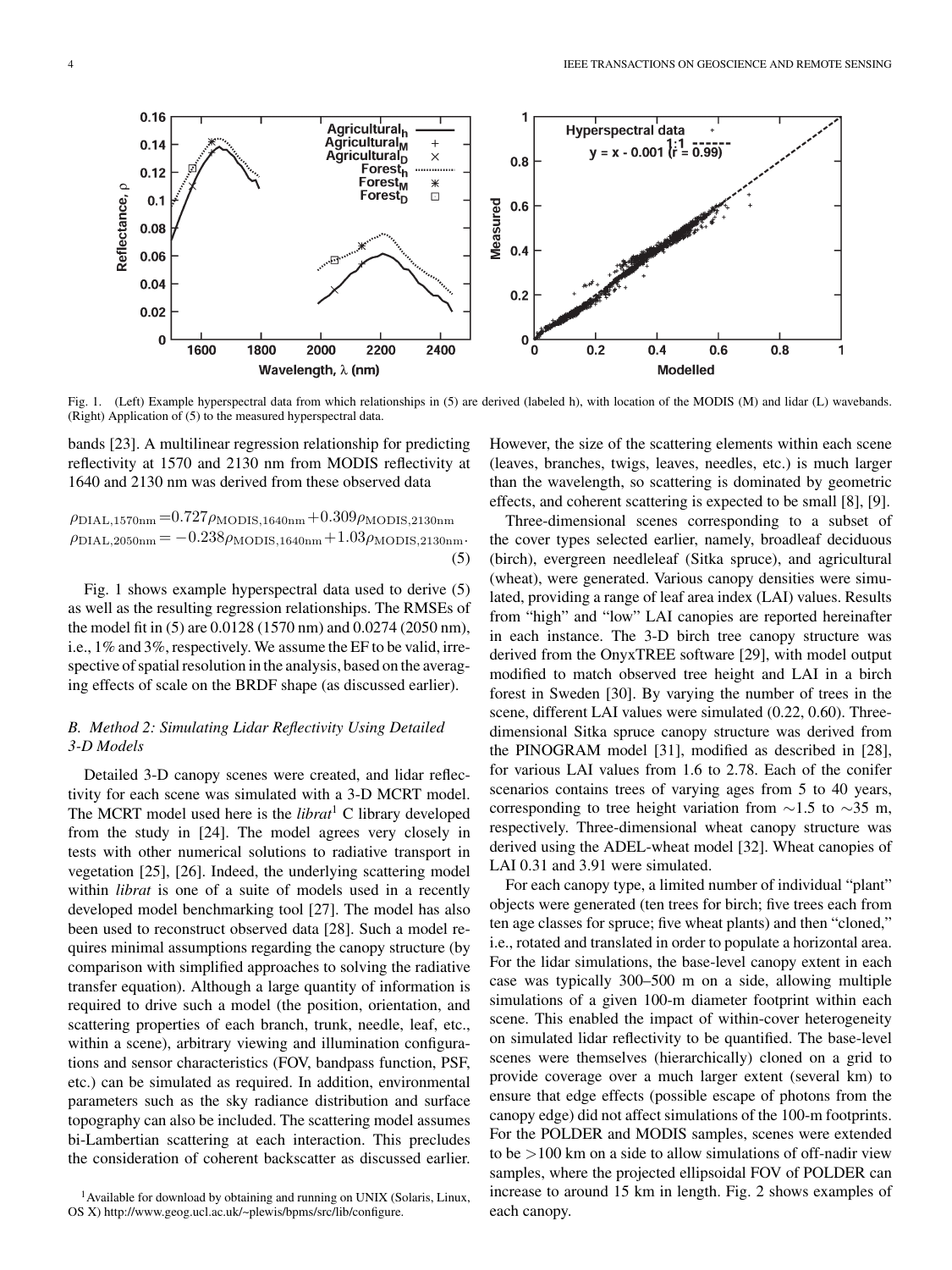

Fig. 2. (Left) Birch canopy of LAI 0.3, showing an area of  $\sim 1 \times 1$  m. (Center) Sitka spruce canopy of LAI 2.2, showing an area of ∼ 10 × 10 m. (Right) Wheat canopy LAI 1.4, showing an area of  $\sim 0.3 \times 0.3$  m.

The scattering behavior of a particular scene and configuration (view and illumination, FOV, and PSF) is calculated using reverse MCRT [9], as the number of interactions of a given "photon" (ray) from the detector, escaping the scene along a path to the illumination source, with each of the scene scattering elements. At each scattering interaction (over some finite number of scattering orders, typically 100), the incoming ray energy is attenuated by the material spectral scattering (reflectance and transmittance) properties. Scene reflectance is then calculated as the sum over all scattering orders of all possible interactions of these individual interactions. The scattering path is calculated once only for a given angular and structural configuration, and then, arbitrary spectral scattering properties can be used to calculate scene reflectance for given waveband and material spectral properties.

Here, reflectance (and transmittance in the case of leaf and needle material) properties were specified using a range of modeled and measured spectra (leaves, woody material, needles, soil, and snow) covering a range of values (and combinations). Leaf reflectance and transmittance spectra were generated using the PROSPECT leaf model of Jacquemoud *et al.* [33] for both "wet" and "dry" conditions (high, low leaf water); "wet" soil spectra were taken from the first principle component of a wide range of soil reflectance spectra [34], representing a "typical" dark wet soil and, multiplied by two, a "typical" bright wet soil; dry soil reflectance was taken from the study in [35] (although this is a particularly bright spectrum); a pure snow spectrum for snow particle radius of 100  $\mu$ m was generated from the snow model of Stamnes *et al.* [36]. Fig. 3 shows the various spectra used.

The spectra in Fig. 3 were used in various combinations, referred to subsequently as follows: dry soil, dry leaf (DSDL); dry soil, wet leaf (DSWL); soil principle component, dry leaf (PSDL); soil principle component, wet leaf (PSWL); soil principle component bright, dry leaf (PSBDL); soil principle component bright, wet leaf (PSBWL); snow, dry leaf (SDL); and snow, wet leaf (SWL). Some of these are less likely to occur than others in practice, e.g., DSWL, PSBWL, and SDL. The variation of material spectra within each canopy type allowed exploration of other cover types listed in Table I, in particular snow/ice (GLC 21). The three structural types, each with two LAI cases, combined with the eight spectral combinations of leaf and soil properties, gave 48 possible structural–spectral combinations.

Lidar reflectivity (Gaussian PSF with 100-m FWHM diameter) was simulated for five instances of each scene: once at the center  $(0, 0)$  and then once at the center of each quadrant in the scene, i.e.,  $(x/2, y/2)$ ,  $(x/2, -y/2)$ ,  $(-x/2, -y/2)$ ,



Fig. 3. Component spectra used in the 3-D MCRT simulations of lidar reflectivity and for simulating POLDER and MODIS "observations."

and  $(-x/2, y/2)$ , where  $x = y$  = base level scene extent. For simulations of POLDER and MODIS configurations, solarilluminated reflectivity was assumed with a direct illumination source of infinite extent (the Sun) assumed at infinite distance in addition to an isotropic diffuse source of infinite extent (the sky). The percentage of diffuse illumination was calculated using a sky radiance model as described in [24]. For simulations of lidar reflectivity, the illumination was considered as a Gaussian source with the same dimensions as the receiver, providing a flashlight-like illumination of the footprint.

The relationship in (5) was used to extend spectral simulations at the POLDER and MODIS bands to lidar bands, as in method 1. Assessment of this relationship with the 3-D MCRT simulated data shows the same good agreement as for the measured spectra ( $r = 0.99$  and  $RMSE < 0.03$ ). These 3-D MCRT-simulated observations were then treated to the same analysis as described earlier in Method 1. In this case, however, the lidar reflectivity is known from the 3-D MCRT simulations, providing an independent assessment of the accuracy of Method 1.

To demonstrate the ability of the methods presented here for assessing lidar configurations, the impact of the movement of the "on" and "off" pulses on the accuracy of lidar-retrieved  $CO<sub>2</sub>$ concentration, i.e.,  $X_{CO2}$ , was analyzed via 3-D simulations. Here, we assume an along-track ground speed of 7 km  $\cdot$  s<sup>-1</sup> in orbit and a delay of 250  $\mu$ s between pulses. The resulting ground shift of 1.75 m was simulated for the lidar configuration and translated to  $\delta X_{\rm CO2}/X_{\rm CO2}$ , the fractional error in retrieved  $CO<sub>2</sub>$ , using

$$
\frac{\delta X_{\rm CO_2}}{X_{\rm CO_2}} = \frac{1}{2\tau} \frac{\delta \rho}{\rho}
$$
\n(6)

where  $\tau$  is the optical thickness (assumed to be 0.79 at 1570 nm and 1.3 at 2050 nm) and  $\delta \rho$  is the change of reflectance  $\rho$  caused by the pulse shift (i.e.,  $\delta \rho = (\rho_1 - \rho_2)/\rho_1$ , where  $\rho_{1,2}$ 's are the reflectance of the "on" and "off" pulse footprints, respectively). Instances of the pulse shift were simulated for the various 3-D canopies described earlier. Fig. 4 shows examples of the simulated DIAL footprint for the 3-D canopy scenarios.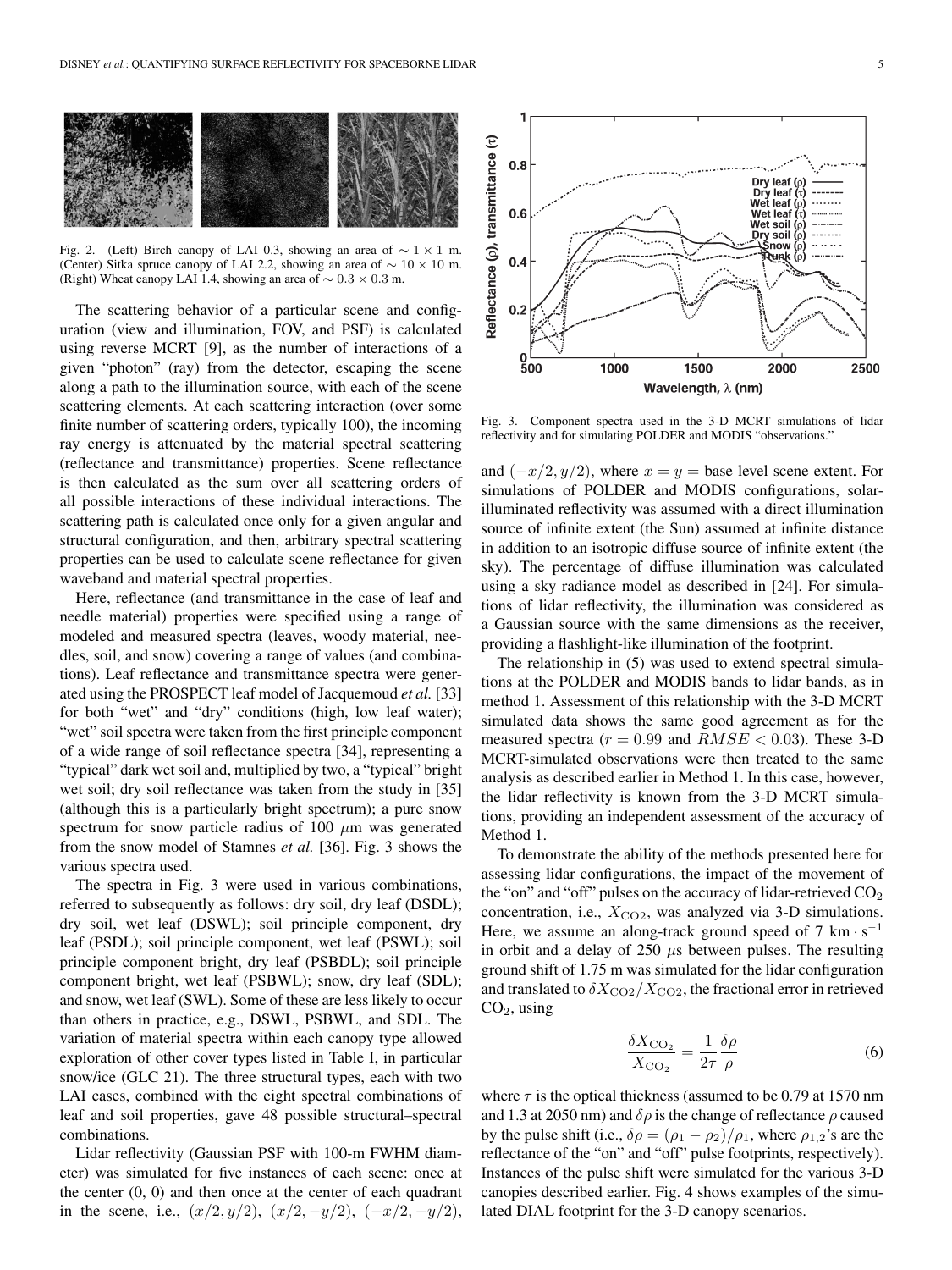

Fig. 4. MCRT simulations of lidar reflectivity of (from left to right) birch, spruce, and wheat canopies. Each scene shows the 100-m-diameter lidarilluminated footprint. The grayscale represents a linear contrast stretch between the maximum and minimum values in each case. Spatial patterns are the 3-D canopy scenarios as viewed (and illuminated) by the lidar instrument.



Fig. 5. Values of EF derived from POLDER observations for six cover types.

Finally, the impact of the pulse shift was assessed using five atmospherically corrected airborne HyMAP scenes over agricultural and forested areas. These are described in more detail in [28]. A 100-m FWHM diameter Gaussian PSF "footprint" was convolved with 100 randomly chosen points within each scene and then shifted by one pixel up and down, and left to right to estimate the impact of the pulse shift on reflectivity. Although these analysis data do not consider the NHS geometry, the important factor is the relative contrast between the shifted footprints rather than the absolute value in each case. In addition, the HyMAP data contain the correct lidar wavelengths, so no spectral interpolation is required.

#### III. RESULTS AND DISCUSSION

Results are presented as follows: First, examples of the EF derived from fitting the BRDF model to POLDER data over all six cover types are summarized; histograms of predicted lidar reflectivity using Method 1 (POLDER and MODIS data and EF values) are shown; results from Method 2 (direct simulations of lidar reflectivity) are shown; the accuracy of Method 1 is illustrated via 3-D MCRT simulations; and finally, results for the impact of the on–off pulse shift are given.

## *A. Method 1: EF Values and Application to POLDER and MODIS Data*

Fig. 5 shows EF values calculated from the BRDF model fitting to POLDER and MODIS data for all cover types in

TABLE III SUMMARY OF EF VALUES FOR SIX COVER TYPES, AVERAGED ACROSS ALL BANDS

| GLC class | Mean | 1σ  | $10^{th}$ %ile | $90th$ %ile |
|-----------|------|-----|----------------|-------------|
| 01        | 1.33 | .03 | 0.70           | 2.29        |
| 02        | 1.10 | .07 | 0.51           | 1.68        |
| 04        | 1.29 | .04 | 0.44           | 2.64        |
| 14        | 1.17 | .03 | 0.12           | 4.82        |
| 16        | 1.15 | .03 | 0.50           | 1.81        |
| 21        | 1.33 | .08 | 0.98           | 3.34        |

Table I. Error bars in Fig. 5 represent  $\pm 1$  standard deviation from EF averaged over all POLDER wavebands.

There are several points to note about the behavior of EF. First, the value of EF at nadir illumination,  $\theta_i = 0^\circ$ , is one by definition from (3). As  $\theta_i$  increases, EF typically increases smoothly before either leveling off (GLC 04), reaching a maximum and decreasing (GLC 14, 16, 21) or continuing to rise at the same rate (GLC 01, 02). Interestingly, EF is consistent across cover types until diverging at  $\theta_i$  between 20° and 30°. Spectral variation within EF is greater in the visible (not shown) with values of EF at longer wavelengths typically being higher. It is notable that although the concept of EF is meant to address the reflectivity "gain" that a spaceborne lidar would measure through viewing in the NHS, it can nevertheless fall below one, particularly for GLC 16 and 21 (cultivated and managed areas, and snow and ice, respectively). This implies that the NHS reflectivity, as predicted via the BRDF model, is actually slightly lower than that predicted at the nadir view zenith angle (but at the observed off-nadir sun angle) from the BRDF model fit. This typically occurs when the observations to which the BRDF model is fitted are made far away from nadir view or sun zenith angles, in which case the BRDF model is required to extrapolate over a large angular range (and the reflectance is generally higher anyway). The RMSE of the BRDF model fit to the POLDER observations was  $1.87 \pm 0.71\%$ . The fit is noticeably worse for GLC 21 (snow/ice,  $2.5 \pm 0.44\%$ ), suggesting that the BRDF model is less appropriate for this more extreme case (where we might also expect the coherent scattering effect to become more apparent).

To quantify uncertainty in the estimates of EF, the various uncertainties in POLDER and MODIS observations and spectral interpolation were propagated through the analysis. In addition, a "model inadequacy" of 5% relative (random) error was included to represent the case that the BRDF model is just not appropriate for predicting NHS from a given set of observations. The resulting uncertainty in EF was small (always < 5% relative error) and essentially constant with solar zenith angle, showing that the 5% model inadequacy term swamped all other uncertainty.

Table III presents summary statistics of all values of EF derived from the POLDER data. EF values are typically between 1.1 and 1.33, representing the difference in lidar reflectivity due to viewing in the NHS compared with viewing away from this point, i.e., between 10% and 33% relative increase in reflectivity. There are some much higher values, but relatively few as demonstrated by the variance.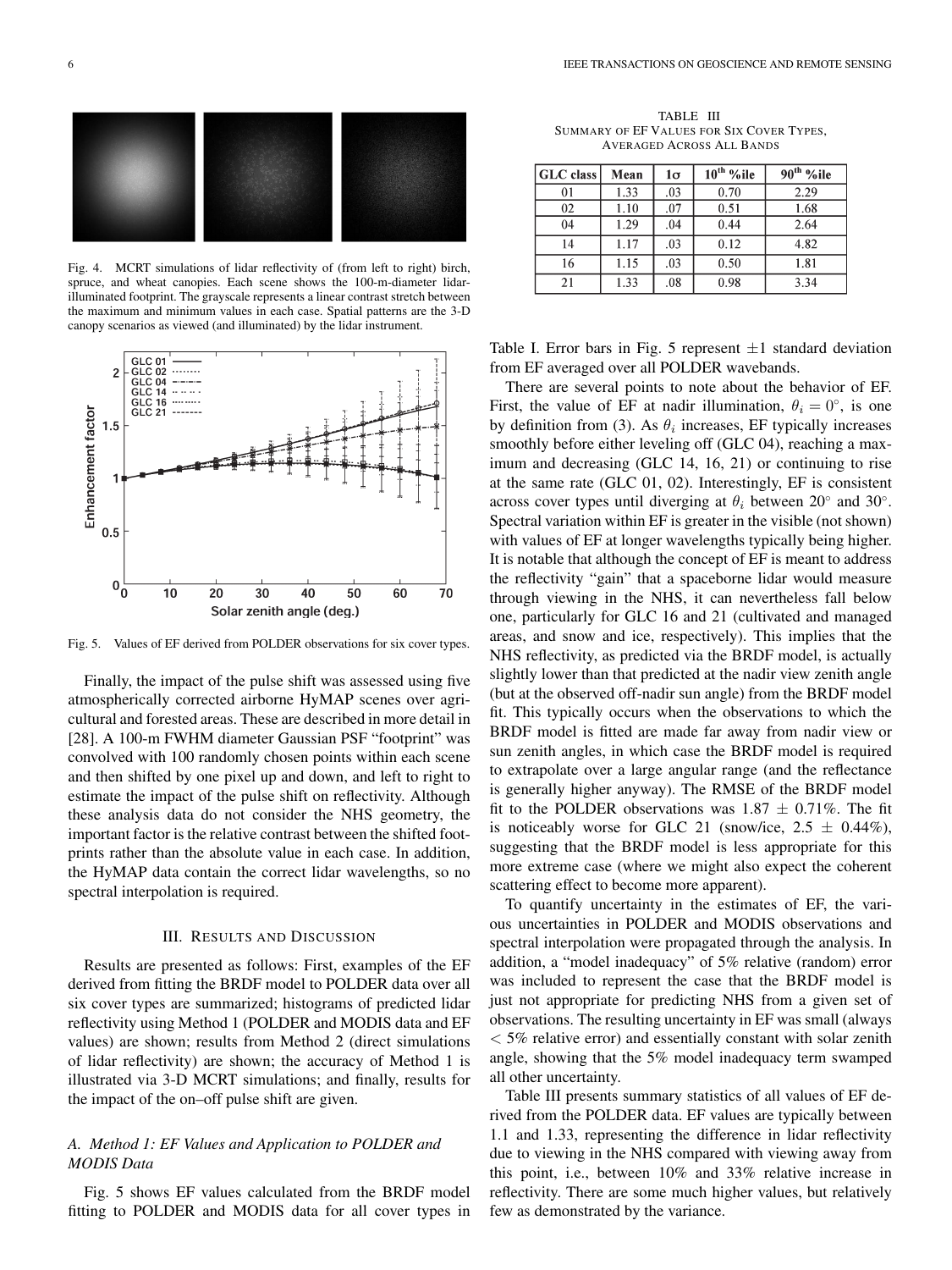

Fig. 6. Histograms of lidar reflectivity at 1570 and 2050 nm predicted from POLDER and MODIS observations for three cover types (GLC 02, 04, and 16), both before and after application of EF values.



Fig. 7. Mean and standard deviation of lidar reflectivity for six cover types, with 10th and 90th percentile values. Values on the left in each case are for 1570 nm; values on the right are for 2050 nm.

The values of EF calculated for each POLDER data set were applied to the corresponding MODIS observations. Following the application of (5), histograms of the resulting DIAL reflectance were produced. Examples from cover types GLC 02, GLC 04, and GLC 16 (representing broadleaf, conifer, and agricultural) are shown in Fig. 6. Behavior of the other three cover types is similar. Unsurprisingly, given the values of EF in Table III, the histograms of the pre- and postapplications of the EF values are similar. The upper and lower values of the predicted lidar reflectivity, which determine the likely dimensions of spaceborne lidar instrument optics (lower value) and dynamic range, are summarized in Fig. 7. The 10th and 90th percentile values are shown rather than the absolute minimum and maximum values as there are a small number of extreme values (close to zero and one, respectively), but these were assumed to be outliers. In any case, it is the "typical" values which were of interest. By using these limits, the highest and lowest values of lidar-predicted reflectance from POLDER and MODIS data are 0.023 (GLC 21, 2050 nm) and 0.36 (GLC 01, 1570 nm). In practice, we can expect values measured by a lidar at the NHS to lie between these limits 80% of the time,

TABLE IV MEAN VALUES OF LIDAR REFLECTIVITY SIMULATED VIA 3-D MCRT FOR THREE CANOPIES, AT HIGH AND LOW LAI, FOR TWO COMBINATIONS OF SCENE SPECTRA, DSDL AND SWL

|        | Birch |      |      | Spruce |             |      |
|--------|-------|------|------|--------|-------------|------|
|        | LAI   | DSDL | SWL  | LAI    | <b>DSDL</b> | SWL  |
| 1570nm | 0.22  | 0.74 | 0.16 | 1.63   | 0.78        | 0.08 |
|        | 0.46  | 0.62 | 0.21 | 2.78   | 0.75        | 0.10 |
| 2050nm | 0.22  | 0.65 | 0.05 | 1.63   | 0.79        | 0.02 |
|        | 0.46  | 0.48 | 0.06 | 2.78   | 0.73        | 0.03 |
| Wheat  |       |      |      |        |             |      |
|        | LAI   | DSDL | SWL  |        |             |      |
| 1570nm | 0.31  | 0.79 | 0.09 |        |             |      |
|        | 3.90  | 0.48 | 0.19 |        |             |      |
| 2050nm | 0.31  | 0.79 | 0.03 |        |             |      |
|        | 3.90  | 0.35 | 0.06 |        |             |      |

with the remaining 20% of the time bringing the possibility of saturation or an abnormally low signal. It should be stressed that, as mentioned earlier, the assumptions underlying the use of EF apply to spatial resolutions of  $> 100$  m.

#### *B. Method 2: 3-D MCRT Simulations*

*1) Simulations of Lidar Reflectivity:* Table IV shows the results of the 3-D MCRT simulations of the birch, spruce, and wheat canopies. In each case, the spectral combination of DSDL and SWL yielded the highest and lowest reflectivity values. No values are given for  $\sigma$  in these cases, as the values are very low, being  $\ll 1\%$  reflectivity in all cases (the majority ∼0.1%). This small variation is due to the relative lack of structural heterogeneity in the 3-D scenes at the resolution simulated—each scene is composed of one cover type only. Regardless of the range of variation within that cover type, it is likely to be less variable than an observed pixel of up to 6.2 km in the case of POLDER. The comparatively large range of reflectivity variation between cover types and between the DSDL and SWL cases is almost solely due to the spectral characteristics of the scene components (leaf, branch, background, etc.).

Table IV shows that the lowest value of the predicted lidar reflectivity is 0.02 (spruce, 2050 nm LAI 1.63, SWL), which is virtually identical to the values derived from the POLDER observations above. The upper values, however, of ∼0.79 (spruce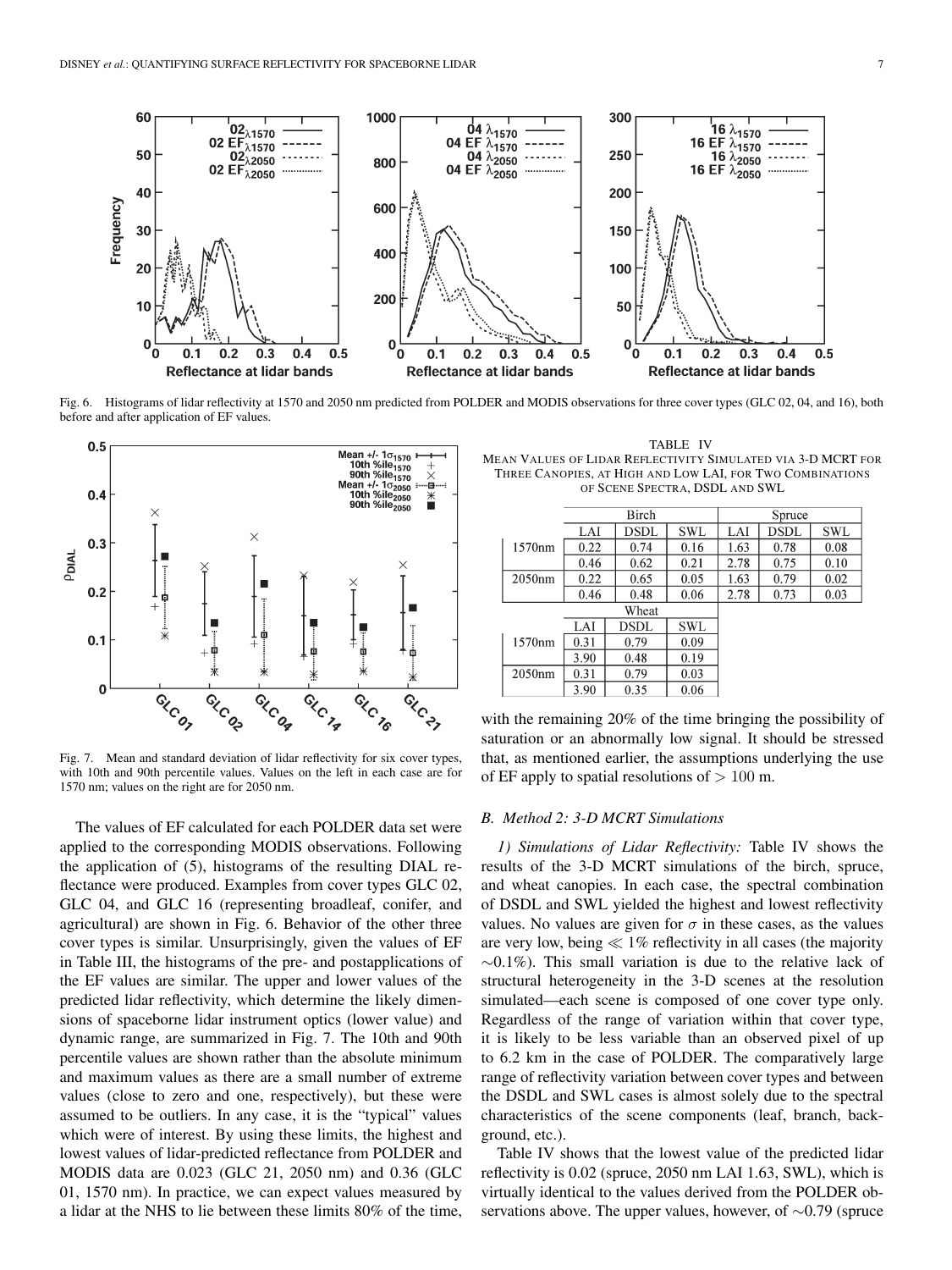

Fig. 8. Scatter of predicted lidar reflectivity values derived from Method 1 (POLDER and MODIS observations) against those derived from Method 2 (3-D MCRT-simulated POLDER and MODIS observations). (Left) Birch (LAI 0.22, 0.46). (Middle) Sitka (LAI 1.63, 2.78). (Right) Wheat (LAI 0.31, 3.9). Error bars represent  $\pm 1\sigma$  over all wavebands. The multiple points at each x value are the various combinations of scene spectral components.

and wheat, 1570 and 2050 nm, low LAI, DSDL) are much higher than the POLDER-derived upper values (0.33). This is due to the dry soil spectra being particularly bright (see Fig. 3). If the PSBDL case is considered instead, the maximum reflectivity values fall to ∼0.5 for 1570 nm and ∼0.36 for 2050 nm. This suggests that the low values are likely to be well characterized (with close agreement between POLDERpredicted and 3-D MCRT-simulated values), whereas the upper values could be as high as 0.7 but will generally lie between 0.3 and 0.5.

*2) Test of Method 1 via 3-D MCRT Simulations of POLDER and MODIS Observations:* Fig. 8 compares lidar reflectivity predicted from Method 1 (POLDER- and MODIS-derived values of EF), with values generated from simulating POLDER and MODIS samples and then analyzing these "observations" in the same way. In this latter case, the "true" lidar reflectivity (for a given 3-D scene) is known from the simulations described earlier. Comparisons are presented for all 48 structural–spectral combinations described earlier, separated into the three structural canopy types.

The mean  $R^2$  for the comparisons is 0.95, with a lowest value of 0.85 (Sitka, LAI 2.68, 1570 nm). The 3-D MCRTsimulated values are generally slightly lower than the values generated from the POLDER and MODIS "observations." This indicates that the two methods agree well, i.e., the methods are consistent, but the POLDER- and MODIS-derived values are a slight underestimate. The agreement is encouraging in that it suggests that the method of estimating lidar reflectivity from existing data is acceptable (for spatial resolutions of 100 m or more). The fact that the POLDER- and MODIS-derived values are consistently slightly lower than the true values and the fact that 5% BRF model "inadequacy" dominates errors in this method (see above) suggest that the addition of random error is not appropriate, as the offset is consistent, i.e., there is a slight bias  $(< 10\%)$ . This indicates a possible bias in the BRF-model predictions of NHS reflectivity, possibly due to the model being required to extrapolate quite large angular distances away from where observations were made.

*3) Simulating the Impact of Lidar On–Off Pulse Delay:* The changes of  $\delta \rho$  resulting from the footprint shift of 1.75 m between the 3-D MCRT-simulated on–off pulses were used with (6) to estimate the impact on  $\delta X_{\text{CO2}}/X_{\text{CO2}}$ , the ac-



Fig. 9. Impact of on–off pulse shift on  $\varepsilon(\delta X_{\rm CO2}/X_{\rm CO2})$  the error in  $X_{\rm CO2}$ , the lidar-retrieved  $CO<sub>2</sub>$  concentration. The error is shown as the scatter between the values for the 1570- and 2050-nm bands because in a practical retrieval, reflectivity of the on pulse is compared with that of the off pulse, i.e.,  $\varepsilon$  is a function of reflectivity in both bands. As a result, it makes sense to view  $\varepsilon$  in terms of the error in both bands simultaneously.

curacy of retrieved  $CO_2$  concentration.  $\delta X_{\rm CO2}/X_{\rm CO2}$  was between  $1.6 \pm 1.8 \times 10^{-4}$  and  $15.8 \pm 7.4 \times 10^{-4}$  (1570 nm), and  $1.5 \pm 2.1 \times 10^{-4}$  and  $8.8 \pm 6.1 \times 10^{-4}$  (2050 nm). This error  $\varepsilon(\delta X_{\rm CO2}/X_{\rm CO2})$  is shown in Fig. 9. The range of values of  $\varepsilon$  implies that, for this particular lidar configuration, the on–off pulse delay could have an impact on retrieval accuracy of  $X_{\text{CO2}}$  of up to 0.007, i.e., 0.07%. This is likely to be much lower than the required accuracy of a lidar of this sort, which might typically be  $0.5\%$ -1% [3]. Footprints of arbitrary size can be simulated easily to examine the impact on  $\varepsilon$  for example. Smaller footprints will tend to exacerbate  $\varepsilon$  as the fractional size of the footprint shift in relation to the footprint size itself will be larger.

Results from the empirical analysis of HyMAP image data indicate that the on–off pulse shift results in values of  $\delta X_{\rm CO2}/X_{\rm CO2}$  between  $13 \pm 16^{-4}$  and  $51 \pm 114^{-4}$  (1570 nm), and  $16 \pm 20^{-4}$  and  $40 \pm 74^{-4}$  (2050 nm) (between 0.01% and 0.4%  $X_{CO2}$ ). This is broadly consistent with the 3-D simulations, although somewhat higher. This is partly due to the larger horizontal shift in the HyMAP data (4-m pixel size is the minimum shift) than that specified for the lidar (1.75 m). This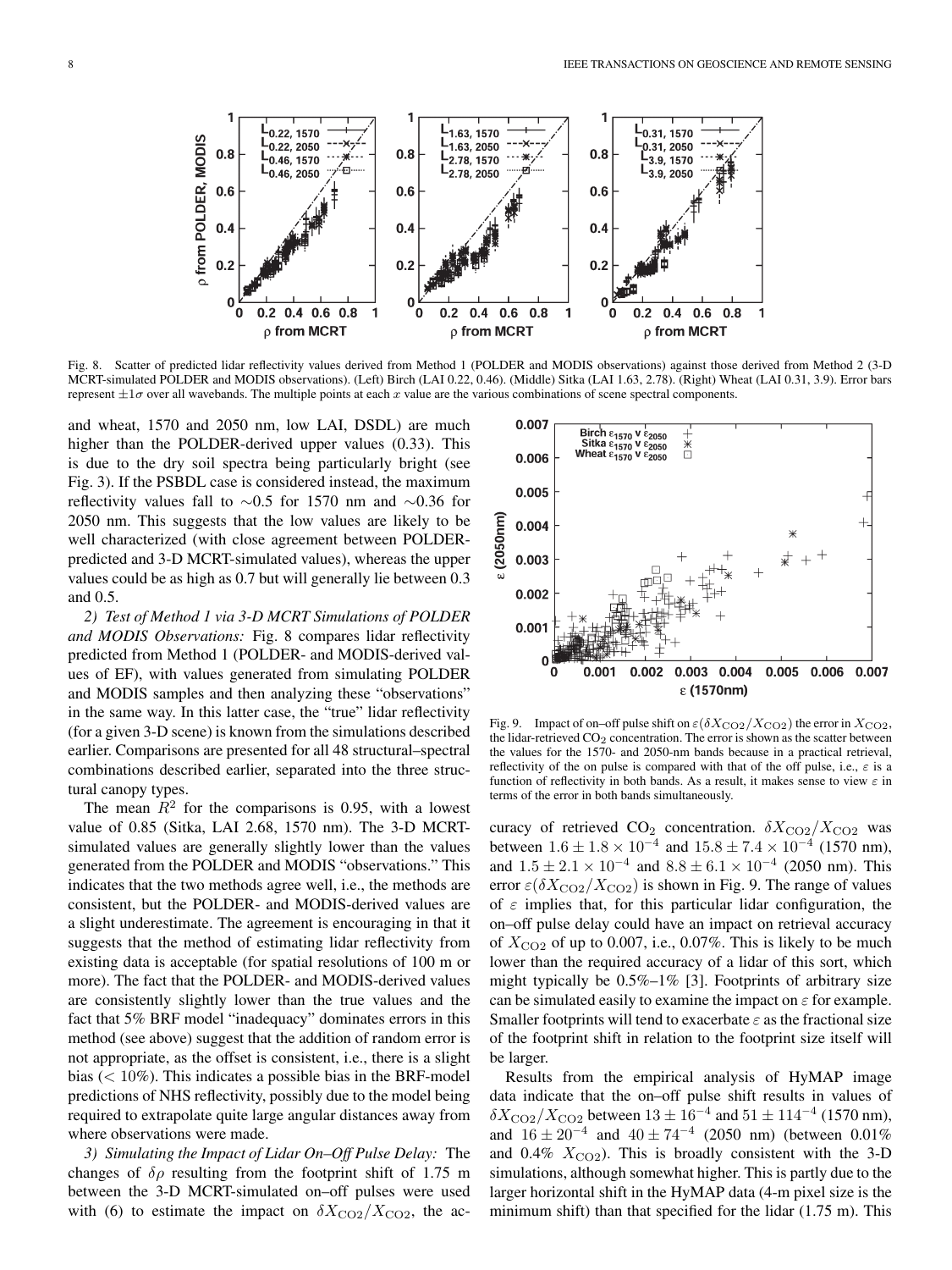allows larger possible fractional changes in reflectance between the on and off pulses. In addition, the HyMAP scenes are more spatially heterogeneous than the 3-D RT simulations, as they contain a mix of cover types. This example illustrates how the 3-D MCRT simulation tools can be used to explore the impact of instrument configuration on performance.

## IV. CONCLUSION

We have demonstrated two independent methods for estimating spaceborne lidar reflectivity and shown that the two methods agree well. We are able to characterize lidar reflectivity for a range of cover types based on existing observations. Perhaps, more importantly, we have shown that it is possible to use realistic highly detailed 3-D canopy models to simulate instrument response for a range of instrument configurations. This not only enables the validation of the method based on existing observations but also demonstrates the utility of such a method for more general exploration of instrument configurations for lidar sensing of the terrestrial surface. Although we have explored a particular set of instrument characteristics here, both methods we have presented are suitable for more general exploration of instrument characteristics. We have shown, for example, that the 3-D model simulations can be used for estimating the impact of lidar pulse configuration. Future scoping studies of instrument performance can use such methods to make informed decisions regarding the impact of footprint size, vertical pulse resolution, and choice of wavelength on retrieved surface and atmospheric properties.

#### **REFERENCES**

- [1] E. V. Browell, S. Ismail, and W. B. Grant, "Differential absorption lidar (DIAL) measurements from air and space," *Appl. Phys. B, Photophys.*
- *Laser Chem.*, vol. 67, no. 4, pp. 399–410, Oct. 1998.<br>[2] [Online]. Available: http://www.esa.int/esaLI Available: http://www.esa.int/esaLP/ESADQ0UHN6D\_ LPfuturemis\_0.html
- [3] T. Nishizawa, N. Sugimoto, I. Matsui, A. Shimizu, B. Tatarov, and H. Okamoto, "Algorithm to retrieve aerosol optical properties from highspectral-resolution lidar and polarization mie-scattering lidar measurements," *IEEE Trans. Geosci. Remote Sens.*, vol. 46, no. 12, pp. 4094– 4103, Dec. 2008.
- [4] B. Koetz, F. Morsdorf, G. Sun, K. J. Ranson, K. Itten, and B. Allgower, "Inversion of a lidar waveform model for forest biophysical parameter estimation," *IEEE Trans. Geosci. Remote Sens.*, vol. 3, no. 1, pp. 49–53, Jan. 2006.
- [5] D. Crisp, R. M. Atlas, F.-M. Breon, L. R. Brown, J. P. Burrows, P. Ciais, B. J. Connor, S. C. Doney, I. Y. Fung, D. J. Jacob, C. E. Miller, D. O'Brien, S. Pawson, J. T. Randerson, P. Rayner, R. J. Salawitch, S. P. Sander, B. Sen, G. L. Stephens, P. P. Tans, G. C. Toon, P. O. Wennberg, S. C. Wofsy, Y. L. Yung, Z. Kuang, B. Chudasama, G. Sprague, B. Weiss, R. Pollock, D. Kenyon, and S. Schroll, "The orbiting carbon observatory (OCO) mission," *Adv. Space Res.*, vol. 34, no. 4, pp. 700–709, 2004.
- [6] W. Wanner, A. Strahler, B. Hu, P. Lewis, J.-P. Muller, X. Li, C. Schaaf, and M. Barnsley, "Global retrieval of bidirectional reflectance and albedo over land from EOS MODIS and MISR data: Theory and algorithms," *J. Geophys. Res.*, vol. 102, no. D14, pp. 17 143–17 162, 1997.
- [7] B. Hapke, "Bidirectional reflectance spectroscopy: 4. The extinction coefficient and the opposition effect," *Icarus*, vol. 67, no. 2, pp. 264–280, Aug. 1986.
- [8] B. Hapke, *Topics in Remote Sensing 3: Theory of Reflectance and Emittance Spectroscopy*. Cambridge, U.K.: Cambridge Univ. Press, ch. 8, pp. 228–235.
- [9] P. Bruscaglioni, C. Flesia, A. Ismaelli, and P. Sansoni, "Multiple scattering and lidar returns," *Pure Appl. Opt.*, vol. 7, no. 6, pp. 1273–1287, Nov. 1998.
- [10] S. Liang, A. H. Strahler, M. J. Barnsley, C. C. Borel, S. A. W. Gerstl, D. J. Diner, A. J. Prata, and C. L. Walthall, "Multiangle remote sensing: Past, present and future," *Remote Sens. Rev.*, vol. 18, no. 2–4, pp. 83–103, 2000.
- [11] M. I. Disney, P. Lewis, and P. R. J. North, "Monte Carlo methods in optical canopy reflectance modelling," *Remote Sens. Rev.*, vol. 18, pp. 163–196, 2000.
- [12] R. Lacaze, *POLDER-2 Land Surface Level-3 Products, User Manual, Algorithm Description and Product Validation*, 2005, Medias-France. Issue 1, Revision 4. [Online]. Available: http://postel.mediasfrance.org/ Download/
- [13] *Global Land Cover 2000 Database*, 2003, Eur. Commission, Joint Res. Centre, Ispra, Italy. [Online]. Available: http://www-gem.jrc.it/glc2000
- [14] [Online]. Available: http://lpdaac.usgs.gov/modis/mod09a1v5.asp
- [15] N. Strugnell and W. Lucht, "An algorithm to infer continental-scale Albedo from AVHRR data, land cover class, and field observations of typical BRDFs," *J. Clim.*, vol. 14, no. 7, pp. 1360–1376, Apr. 2001.
- [16] N. Strugnell, W. Lucht, and C. Schaaf, "A global albedo data set derived from AVHRR data for use in climate simulations," *Geophys. Res. Lett.*, vol. 28, no. 1, pp. 191–194, Jan. 2001.
- [17] D. P. Roy, J. Ju, P. Lewis, M. J. Choate, C. Schaaf, and F. Gao, "Multitemporal MODIS–Landsat data fusion for relative radiometric normalization, gap filling, and prediction of Landsat data," *Remote Sens. Environ.*, vol. 112, no. 6, pp. 3112–3130, Jun. 2008.
- [18] C. Bacour and F.-M. Breon, "Variability of biome reflectance directional signatures as seen by POLDER," *Remote Sens. Environ.*, vol. 98, no. 1, pp. 80–95, Sep. 2005.
- [19] B. Pinty, J.-L. Widlowski, N. Gobron, M. M. Verstraete, and D. J. Diner, "Uniqueness of multiangular measurements—Part I: An indicator of subpixel surface heterogeneity from MISR," *IEEE Trans. Geosci. Remote Sens.*, vol. 40, no. 7, pp. 1560–1573, Jul. 2002.
- [20] H. Rahman, B. Pinty, and M. M. Verstraete, "Coupled surface-atmosphere reflectance (CSAR) model. II: Semiempirical surface model usable with NOAA Advanced Very High Resolution Radiometer Data," *J. Geophys. Res.*, vol. 98, no. D11, pp. 20 791–20 801, 1993.
- [21] O. Engelsen, B. Pinty, M. M. Verstraete, and J. V. Martonchik, "Parametric bidirectional reflectance factor models: Evaluation, improvements and applications," EC Joint Res. Centre, Brussels, Belgium, Tech. Rep. EUR 16426 EN, 1996.
- [22] D. Roy, Y. Jin, P. Lewis, and C. Justice, "Prototyping a global algorithm for systematic fire-affected area mapping using MODIS time series data," *Remote Sens. Environ.*, vol. 97, no. 2, pp. 137–162, Jul. 2005.
- [23] B. Hosgood, S. Jacquemoud, G. Andreoli, J. Verdebout, and G. Pedrini, "Leaf optical properties experiment 93 (LOPEX93)," Eur. Commission, Joint Res. Centre Inst. Remote Sens. Appl., Ispra, Italy, EUR-16095-EN, 1995.
- [24] P. Lewis, "The botanical plant modelling system," *Agronomie—Agric. Environ.*, vol. 19, no. 3/4, pp. 185–210, 1999.
- [25] B. Pinty, J.-L. Widlowski, M. Taberner, N. Gobron, M. M. Verstraete, M. I. Disney, F. Gascon, J.-P. Gastellu, L. Jiang, A. Kuusk, P. Lewis, X. Li, W. Ni-Meister, T. Nilson, P. R. J. North, W. Qin, L. Su, S. Tang, R. Thompson, W. Verhoef, H. Wang, J. Wang, G. Yan, and H. Zang, "Radiation transfer model intercomparison (RAMI) exercise: Results from the second phase," *J. Geophys. Res.*, vol. 109, no. D6, p. D06 210, Mar. 2004. DOI: 10.1029/2003JD004252.
- [26] J.-L. Widlowski, M. Taberner, B. Pinty, V. Bruniquel-Pinel, M. Disney, R. Fernandes, J.-P. Gastellu-Etchegorry, N. Gobron, A. Kuusk, T. Lavergne, S. Leblanc, P. E. Lewis, E. Martin, M. Mottus, P. R. J. North, W. Qin, M. Robustelli, N. Rochdi, R. Ruiloba, C. Soler, R. Thompson, W. Verhoef, M. M. Verstraete, and D. Xie, "The third radiation transfer model intercomparison (RAMI) exercise: Documenting progress in canopy reflectance models," *J. Geophys. Res.*, vol. 112, no. D9, p. D09 111, May 2007. DOI: 10.1029/2006JD007821.
- [27] J.-L. Widlowski, M. Robustelli, M. Disney, J.-P. Gastellu-Etchegorry, T. Lavergne, P. Lewis, P. R. J. North, B. Pinty, R. Thompson, and M. M. Verstraete, "The RAMI on-line model checker (ROMC): A webbased benchmarking facility for canopy reflectance models," *Remote Sens. Environ.*, vol. 112, no. 3, pp. 1144–1150, Mar. 2008.
- [28] M. Disney, P. Lewis, and P. Saich, "3D modelling of forest canopy structure for remote sensing simulations in the optical and microwave domains," *Remote Sens. Environ.*, vol. 100, no. 1, pp. 114–132, Jan. 2006.
- [29] Cambridge, MA: Onyx Comput. Inc., [Online]. Available: http:// www.onyxtree.com
- [30] [Online]. Available: http://www.abacus-ipy.org/fieldsites/abisko.html